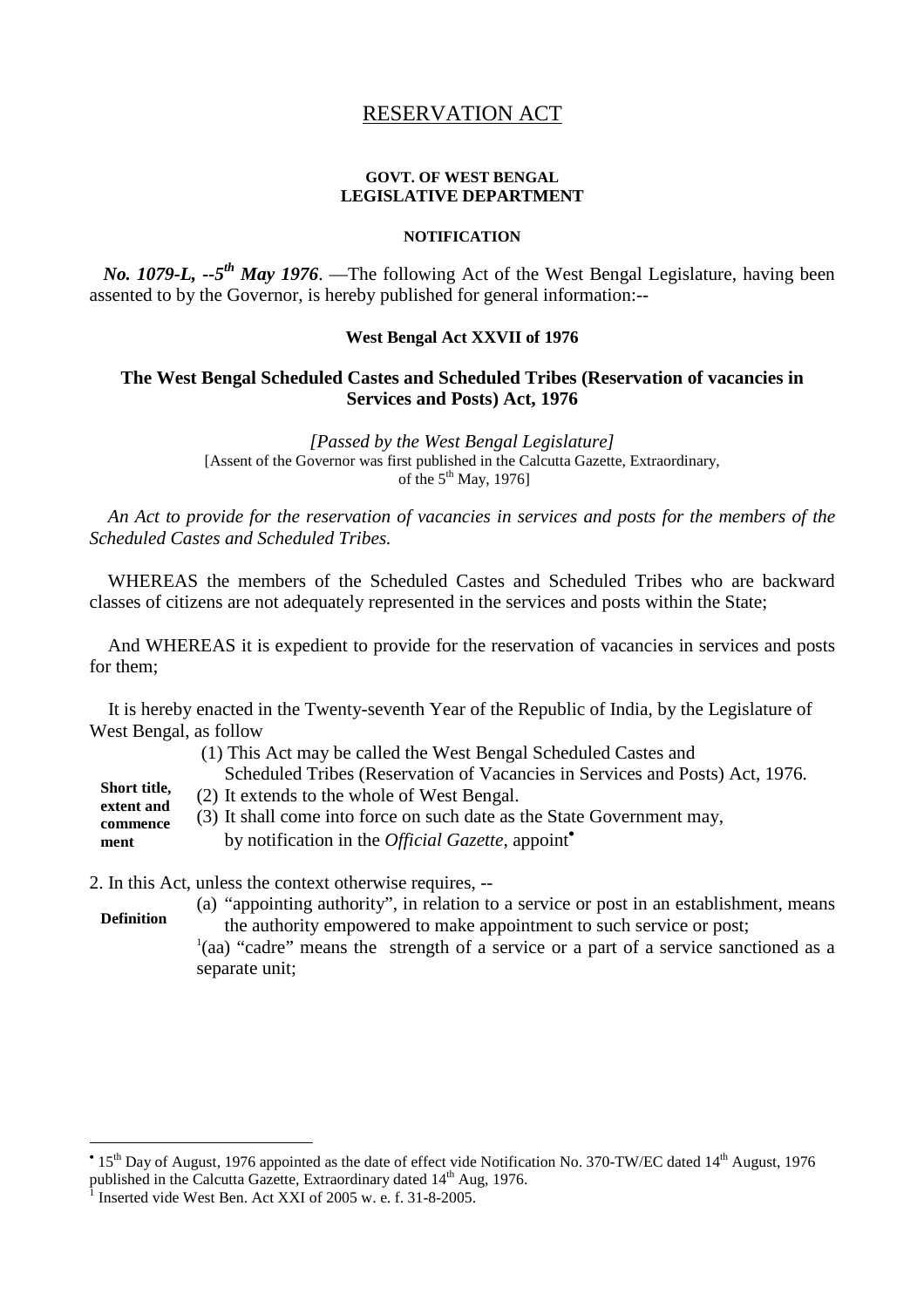- (b) "establishment" means any office of the State Government, a local or statutory authority constituted under any State Act for the time being in force, or a corporation in which not less than fifty-one per cent of the paid up share capital is held by the State Government, and includes universities and colleges affiliated to the universities, primary and secondary schools and also other educational institutions which are owned or aided by the State Government and also includes an establishment in public sector;
- (c) "establishment in public sector" means any industry, trade, business or occupation owned, controlled or managed by—
	- (i) the State Government or any department of the State Government,
	- (ii) a Government Company as defined in section 617 of the Companies Act, 1956 or a Corporation established by or under a Central or State Act, in which not less than fifty-one per cent of the paid up share capital is held by the State Government,
	- (iii) a local or statutory authority, constituted under any State Act for the time being in force;
- (d) "establishment in private sector" means any industry, trade, business or occupation which is not an establishment in public sector;
- (e) "Schedule" means the Schedule appended to this Act.

 $2(f)$  "single post cadre" means a cadre which has the strength of one post only.

3. This Act shall not apply in relation to, -

- (a) any employment under the Central Government;
- (b) any employment in the West Bengal Higher Judicial Service; **Act not to apply in**
- (c) <sup>3</sup>Omitted; **relation to**

**certain**

(d) any employment in private sector; **employments**

(e) any employment in domestic service.

(f)  $\frac{2}{\text{any}}$  employment in single post cadre.

<sup>4</sup> 4. (1) After the commencement of this Act all appointments to services and posts in an establishment which are to be filled up by direct recruitment shall be regulated in the following manner, namely, --

**I of 1956**

 $2$  Inserted vide West Ben. Act XXI of 2005 w. e. f. 31-8-2005

<sup>2</sup> Inserted vide West Ben. Act XXI of 2005 w. e. f. 31-8-2005

 $3$  Vide West Bengal Act XLII of 1994 w. e. f. 16-1-1995  $2$  Inserted vide West Ben. Act XXI of 2005 w. e. f. 31-8-2005

<sup>4</sup> Vide West Bengal Act XLII of 1980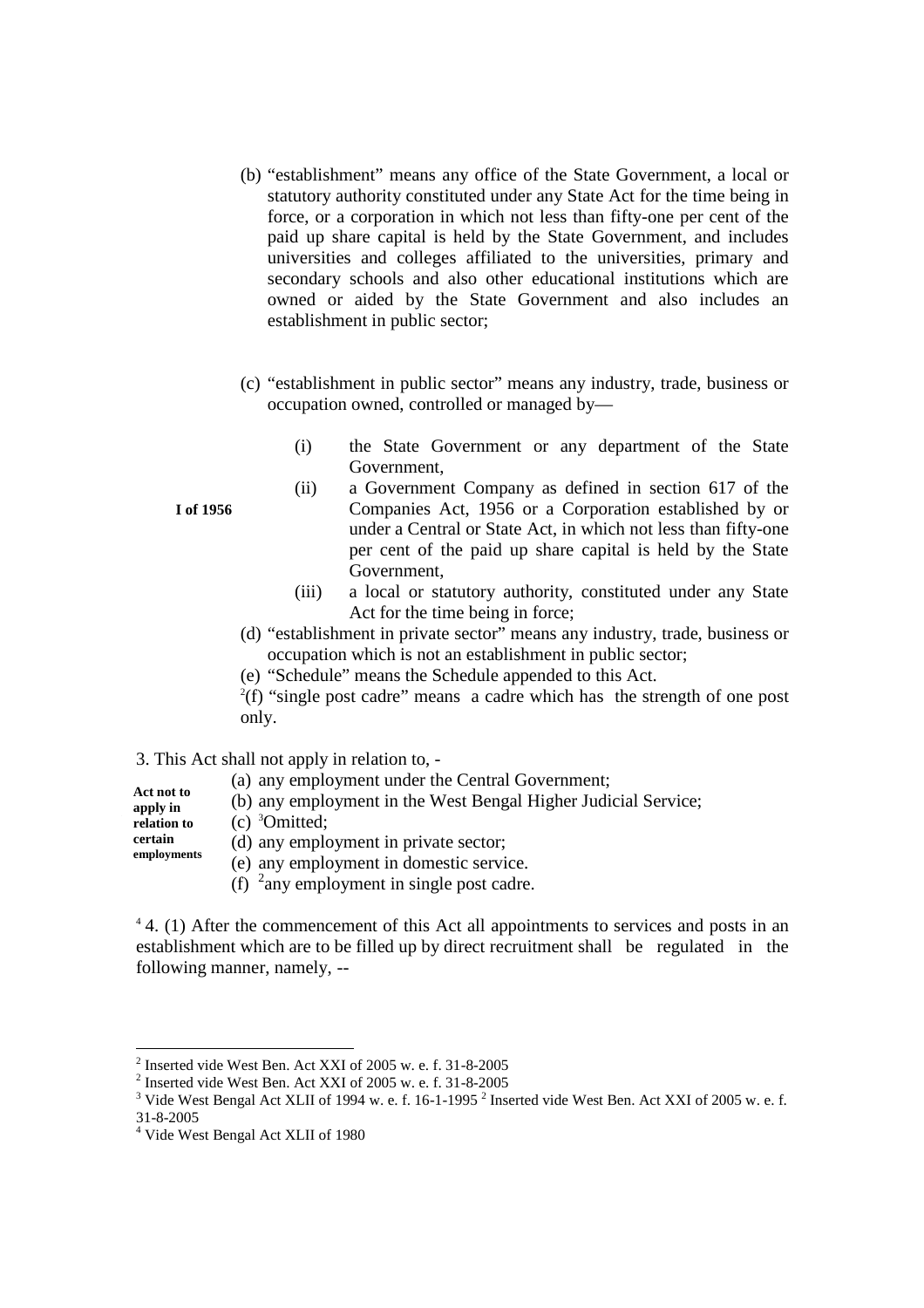5 (a) subject to the other provisions of this Act twenty-two per cent of the all be reserved for candidates belonging to Scheduled Castes and six per cent s belonging to Scheduled Tribes, in the manner set out in Schedule  $I<sup>6</sup>$ 

Provided that the State Government may, from time to time, by notification in the *Official Gazette*, increase the percentage so, however, that the reservation shall not exceed twenty-five per cent in the case of Scheduled Castes and ten per cent in the case of Scheduled Tribes:

Provided further that different percentages may be fixed by the State Government for different districts in accordance with the percentages of population of Scheduled Castes and Scheduled Castes and Scheduled Tribes in such districts:

Provided also that in respect of the West Bengal Civil Service (Judicial), the percentage shall be ten for Scheduled Castes and five for Scheduled Tribes;

- (b) fees, if any, prescribed for any examination for selection to any service or post shall not be charged<sup>7</sup> in the case of candidates belonging to the Scheduled Castes or the Scheduled Tribes;
- (c) the members of the Scheduled Castes and the Scheduled Tribes shall be entitled to a concession of five years over the prescribed maximum age limit for appointment to any service or post.

 $8(2)$  The member of any Scheduled Caste or Scheduled Tribe candidate qualifying on merit for appointment to any unreserved vacancy in a service or post in any establishment to be filled up by direct recruitment shall not be deducted from the quota reserved in such service or post for such candidate under sub-section (1).

5. Reservation for members of the Scheduled Castes and the Scheduled Tribes in vacancies to be filled up by promotion in any establishment shall be regulated in the following manner, namely,  $-\frac{9}{2}$ 

| <b>Reservation for</b>         | $\degree$ (a) There shall be reservation at twenty-two per cent for members of the |
|--------------------------------|------------------------------------------------------------------------------------|
| Scheduled                      | Scheduled Castes and six percent for members of the Scheduled Tribes in            |
| <b>Castes and</b><br>Scheduled | the manner set out in Schedule II: <sup>10</sup>                                   |
| <b>Tribes</b> in               | Provided that the State Government may, from time to time, by                      |
| vacancies to be                | notification in the <i>Official Gazette</i> , increase the percentage so, however, |
| filled up by<br>promotion.     | that the reservation shall not exceed twenty-five per cent in the case of          |
|                                | Scheduled Castes and ten per cent in the case of Scheduled Tribes:                 |

<sup>5</sup> Vide West Bengal Act XLII of 1984

**Reservation for Scheduled Castes and Scheduled Tribes in vacancies to be filled up by direct recruitment.**

 $6$  Vide West Bengal Act XXIV of 2000 w. e. f. 30-8-2000

<sup>7</sup> Vide West Bengal Act XXIV of 2000 w. e. f. 30-8-2000

<sup>8</sup> Vide West Bengal Act XLII of 1980

<sup>9</sup> Vide West Bengal Act XLII of 1994

<sup>&</sup>lt;sup>10</sup> Vide West Bengal Act XXIV of 2000.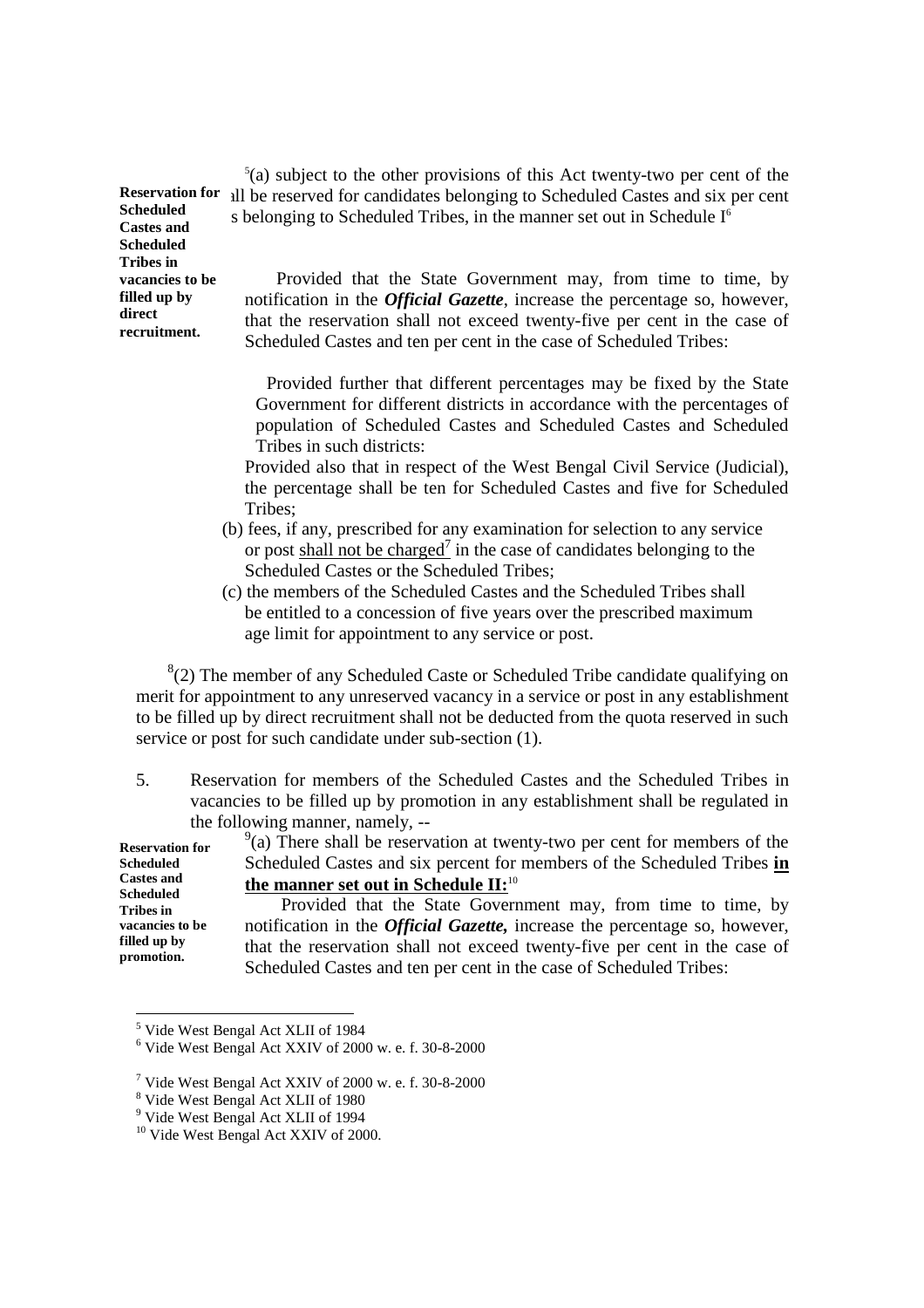<sup>11"</sup>Provided further that the number of any Scheduled Caste or Scheduled Tribe employee appointed on promotion to any unreserved vacancy in a service or post in any establishment to be filled up by promotion shall not be deducted from the quota reserved in such service or post for the members of the Scheduled Castes or Scheduled Tribes under this section."

 $12(b)$  "There shall be no reservation in any post carrying the grade pay exceeding Rs. 8,700;"

 $13(c)$  "A separate fifty-point roster shall be maintained by every establishment in the manner set out in the Schedule."

<sup>14</sup>5A. "A candidate who claims to be a member of the Scheduled Castes or the

Scheduled Tribes shall support his candidature by

|                | a certificate of Identification in accordance with the West Ben. Act |                 |
|----------------|----------------------------------------------------------------------|-----------------|
| Certificate of | provisions of the West Bengal Scheduled Castes                       | XXXVIII of 1994 |
| identification | and Scheduled Tribes (Identification) Act, 1994."                    |                 |

- $156. (1)$  There shall be no de-reservation of any reserved vacancy by any appointing authority in any post in an establishment which is required to be filled up by direct recruitment. In the absence of qualified Scheduled Caste or Scheduled Tribe candidate, as the case may be, to fill up such vacancy, such vacancy shall remain unfilled.
- $15(2)$  "Notwithstanding anything contained in sub-section (1), if, in the public interest, it is necessary to fill up any vacancy as aforesaid remaining unfilled on account of non-availability of a qualified Scheduled Caste or Scheduled Tribes candidate, as the case may be, the appointing authority shall refer the vacancy to the State Government for dereservation. Upon such reference, the State Government may, if it is satisfied that it is necessary or expedient so to do, by order, de-reserve the vacancy, subject to the condition that the reservation against the vacancy so dereserved shall be carried forward against the subsequent unreserved vacancy<sup>16</sup>[available at the time of passing the order of dereservation or any unreserved vacancy which shall occur in future.]" **Dereservation of reserved vacancy.**

- <sup>12</sup> Vide West Bengal Act XIV of 2009
- <sup>13</sup> Vide West Bengal Act XLII of 1994.

<sup>&</sup>lt;sup>11</sup> Vide West Bengal Act XXXI of 1983

<sup>14</sup> Vide West Bengal Act XV of 1996 w. e. f. 1-1-1996

<sup>15</sup> Vide West Bengal Act XLII of 1994 w. e. f. 16-1-1995

<sup>&</sup>lt;sup>16</sup> Inserted vide West. Ben. Act V of 2007 w. e. f. the  $10-5-2007$ 

<sup>&</sup>lt;sup>17</sup> Vide West Bengal Act XXIV of 2000 with immediate effect

<sup>&</sup>lt;sup>18</sup> Substituted for the first vide West Ben. Act V of 2007 w. e. f. 10-5-2007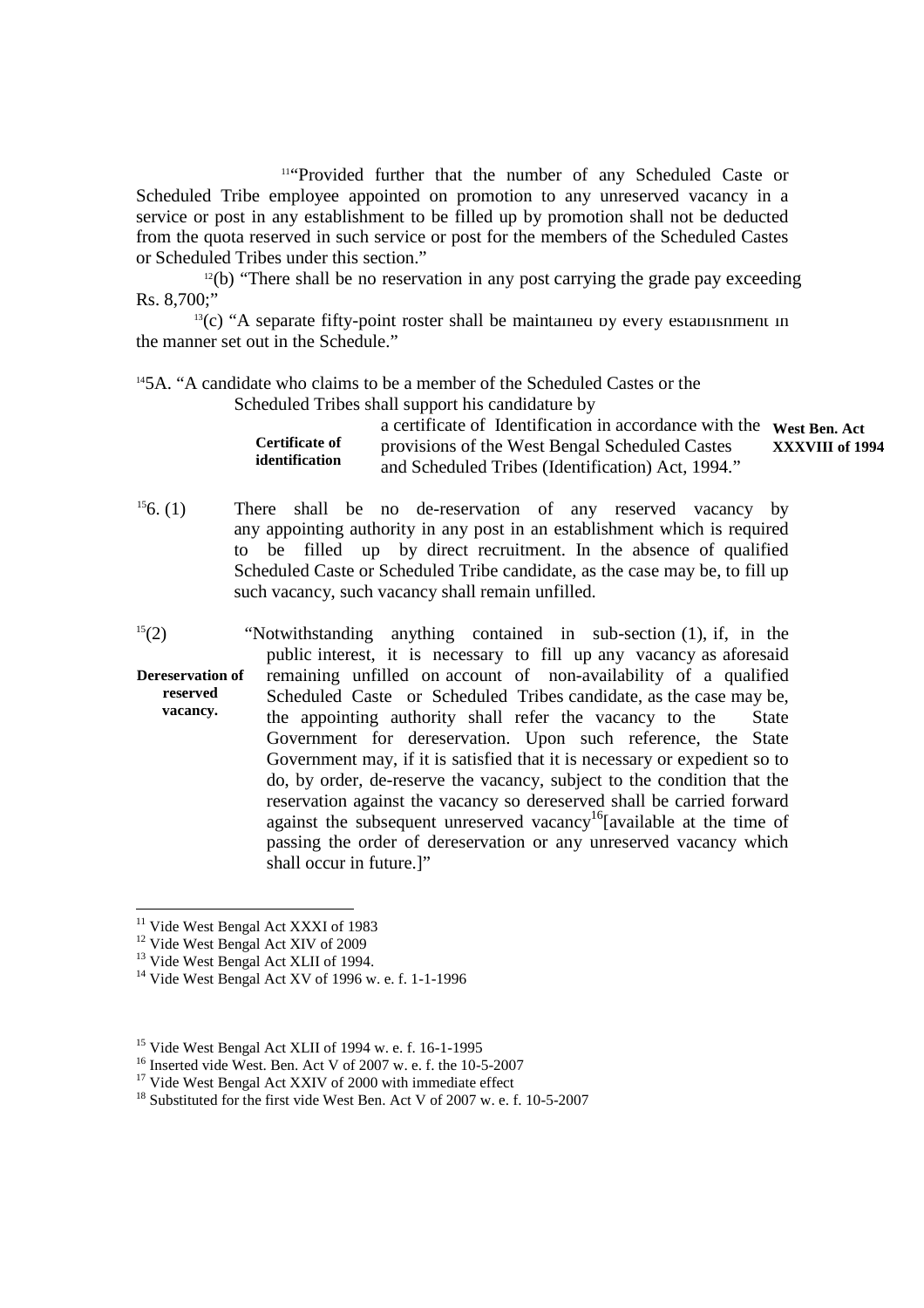$17<sup>18</sup>[Provided that the State Government may, if it is satisfied that the$ appointing authority by genuine mistake or on account of an error of judgment or owing to ignorance has filled up any reserved vacancy otherwise than by a candidate for whom the vacancy is reserved and that there has been no *mala fide* intention in this regard on the part of the appointing authority, by order in writing, regularise the appointment, if so applied for by the appointing authority, on the basis of the carry forward principle. In such case, reservation against the reserved vacancy already filled up otherwise than by a candidate belonging to Scheduled Caste or Scheduled Tribe for whom the vacancy was originally reserved, shall,

- (a) if such vacancy relates to an establishment other than the establishment in universities and colleges affiliated to the universities, primary and secondary schools and also other educational institutions which are owned or aided by the State Government, be carried forward to the nearest unreserved vacancy available at the time of consideration of any application; or
- (b) if such vacancy relates to an establishment in universities and college affiliated to the universities, primary and secondary schools and also other educational institutions which are owned or aided by the State government, be carried forward to the nearest unreserved vacancy available at the time of consideration of any application or to any unreserved vacancy which shall occur in future:]

Provided further that the State Government may, if it considers it necessary or expedient so to do, by notification in the *Official Gazette,* empower any other authority not below the rank of District Magistrate and District Commissioner for Reservation to exercise the power of the State Government to de-reserve a reserved vacancy under this sub-section."

- $14$  "(2A) The appointing authority shall, for the purposes of sub-section (2), make an application to the State Government in such Form and in such manner, as may be prescribed by the State Government."
- $15$ <sup>454</sup> $(3)$  Notwithstanding anything contained in the foregoing provisions of this section or elsewhere in this Act, if, in the public interest, it is necessary or expedient to fill up any vacancy in any post in any primary, secondary or higher secondary school in any district owned or aided by the State Government, caused by deputation or leave of the incumbent of that post for a period not exceeding ten months and remaining unfilled on account of non-availability of a qualified Scheduled Caste or Scheduled Tribe candidate, as the case may be, the appointing authority may refer the vacancy to the District Commissioner for Reservation, referred to in subsection (1), or sub-section (1A) as the case may be, of section 6B, for that district for de-reservation. Upon such reference, the District Commissioner for Reservation as aforesaid may, if he is satisfied that it

<sup>&</sup>lt;sup>15</sup> Vide West Bengal Act XV of 1996.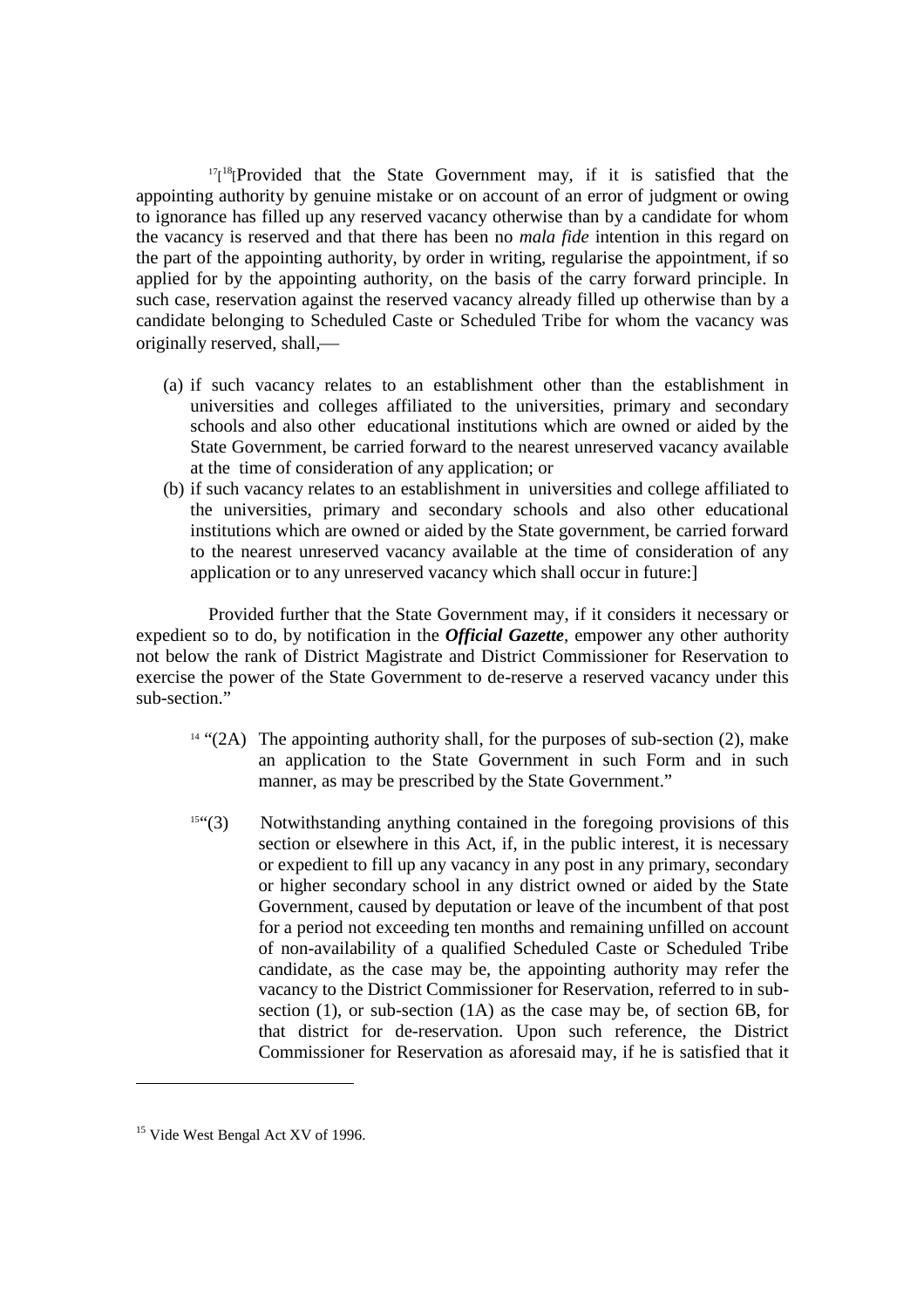is necessary or expedient so to do, by order, dereserve the vacancy, subject to the condition that the reservation against the vacancy so dereserved shall be carried forward against the subsequent unreserved vacancy in any such post caused by such deputation or leave for such period."

 $166A(1)$  The State Government may appoint any officer, not below the rank of Secy to the

Govt.of West Bengal, to be the Commissioner for Reservation, West **Commissioner**<br>for reservation **Commissioner**

(hereinafter referred to as the Commissioner.)

*Explanation*.—Secretary shall include a Special Secretary.

(2). The Commissioner shall be responsible for ensuring reservation of vacancies in services and posts for the members of the Scheduled Castes and the Scheduled Tribes under this Act. by an appointing authority—

(a) having territorial jurisdiction throughout West Bengal, or

- $17$  "(a1) having its offices and fixed territorial jurisdiction in Calcutta, or";
	- (b) having its offices in Calcutta without having any fixed territorial jurisdiction.
- $18^{44}$  (2A) (a). The State Government may appoint an officer, not below the rank of Joint Secretary to the Government of West Bengal, to be the Joint Commissioner for Reservation, West Bengal (hereinafter referred to as the Joint Commissioner), an officer, not below the rank of Deputy Secretary to the Government of West Bengal, to be the Deputy Commissioner for Reservation, West Bengal (hereinafter referred to as the Deputy Commissioner), and an officer, not below the rank of Assistant Secretary to the Government of West Bengal, to be the Assistant Commissioner for Reservation, West Bengal (hereinafter referred to as the Assistant Commissioner).
	- (b) The Joint Commissioner, the Deputy Commissioner, and the Assistant Commissioner shall have the powers of the Commissioner for the purposes of this Act, subject to superintendence and control of the Commissioner.";

*Explanation*.- "Calcutta" shall mean the town of Calcutta as defined in section 3 of the Calcutta Police Act, 1866. **Ben. Act IV of 1866**

<sup>16</sup> Vide West Bengal Act XLII of 1994 w. e. f. 16-1-1995

<sup>&</sup>lt;sup>17</sup> Vide West Bengal Act XV of 1996

<sup>&</sup>lt;sup>18</sup> Vide West Bengal Act XXIV of 2000 with immediate effect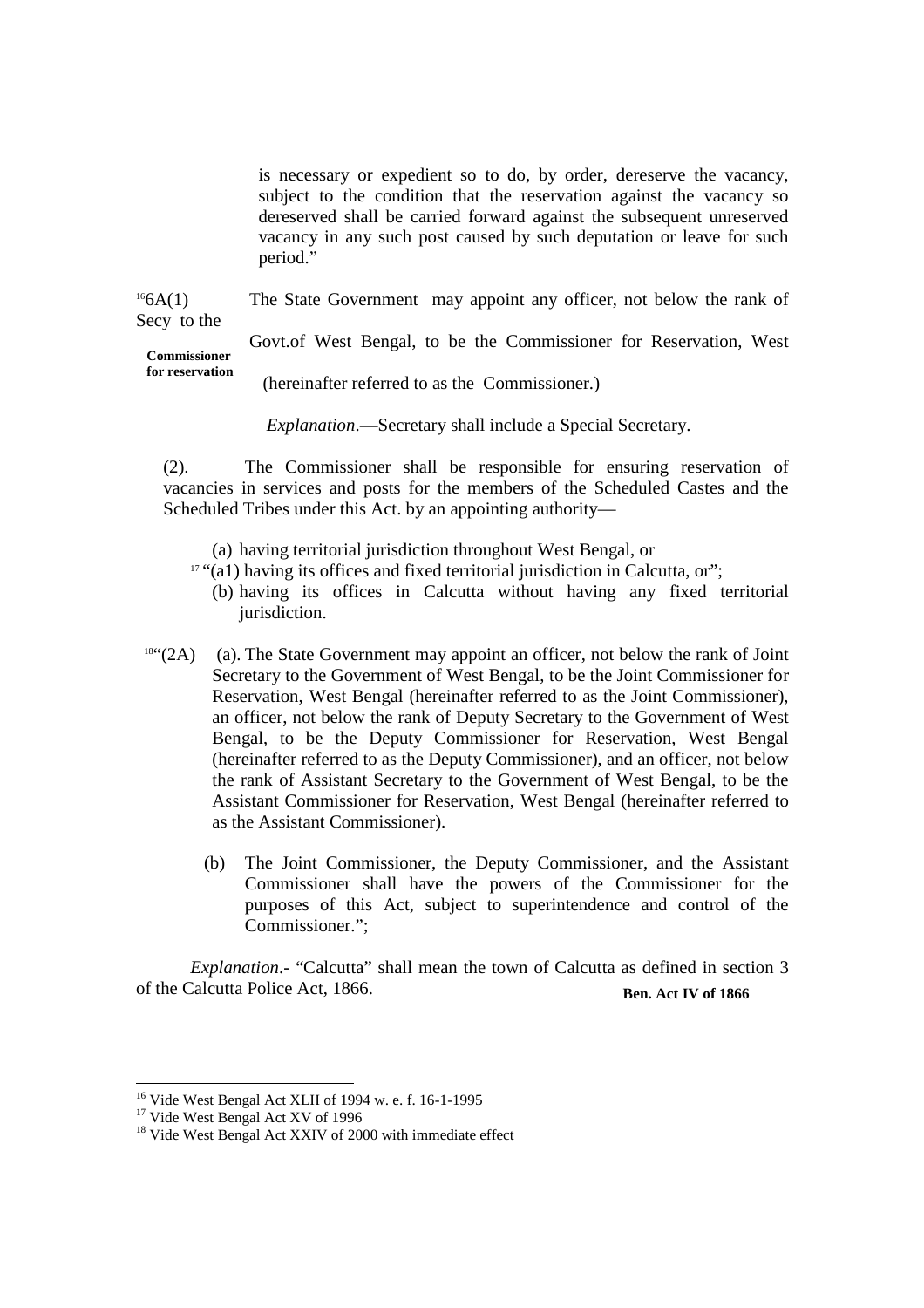- (3). If any appointing authority referred to in sub-section (2) contravenes any provision of this Act and thereby commits an offence punishable under sec 7, the Commissioner, or any Officer, not below the rank of an Inspector of Backward Classes Welfare Department,<sup>19</sup> authorised by him in this behalf, may file a complaint in any court having jurisdiction against such appointing authority, and thereupon such court shall, subject to the provision of section 8, take cognizance of such offence.
- (4) " Where a complaint is filed in any court having jurisdiction against an appointing authority under sub-section (3) for contravening any provision of this Act and thereby committing an offence punishable under section 7, the burden of proof that no contravention of any provision of this Act has been made by him, shall lie with him."

| $^{20}$ 6B. (1)     | The State Government may appoint any District Magistrate of a district to |                               |
|---------------------|---------------------------------------------------------------------------|-------------------------------|
| <b>District</b>     | <sub>be</sub>                                                             | the District Commissioner for |
| <b>Commissioner</b> | Reservation for that district (hereinafter                                | referred to as                |
| for Reservation     | the District Commissioner).                                               |                               |

*Explanation*. - "District Magistrate" shall include an Additional District Magistrate.

- $21$  (1A) "Omitted"
	- (2). The District Commissioner shall be responsible for ensuring reservation of vacancies in services and posts for the members of the Scheduled Castes and the Scheduled Tribes under this Act by an appointing authority-
		- (a) having territorial jurisdiction in the whole, or any part, of the district or
		- (b) having no fixed territorial jurisdiction in the district, but having his office in the district to which the jurisdiction of the District Commissioner extends.
- (3). If any appointing authority referred to in sub-section (2) contravenes any provision of this Act and thereby commits an offence punishable under section 7, the District Commissioner or any officer, not below the rank of an Inspector of Backward Classes Welfare Department, <sup>22</sup> authorised by him in this behalf, may file a complaint in any court having jurisdiction against

<sup>&</sup>lt;sup>19</sup> The words "Inspector of Scheduled Castes and Tribes Welfare Department" substituted by the words "an Inspector of Backward Classes Welfare Department" vide West Ben. Act XXIV of 2000 w. e. f. 30-08- 2000

 $^{20}$  Vide West Bengal Act XV of 1996

<sup>&</sup>lt;sup>21</sup> Vide West Bengal Act XXIV of 2000 with immediate effect

 $22$  Vide West Bengal Act XXIV of 2000 with immediate effect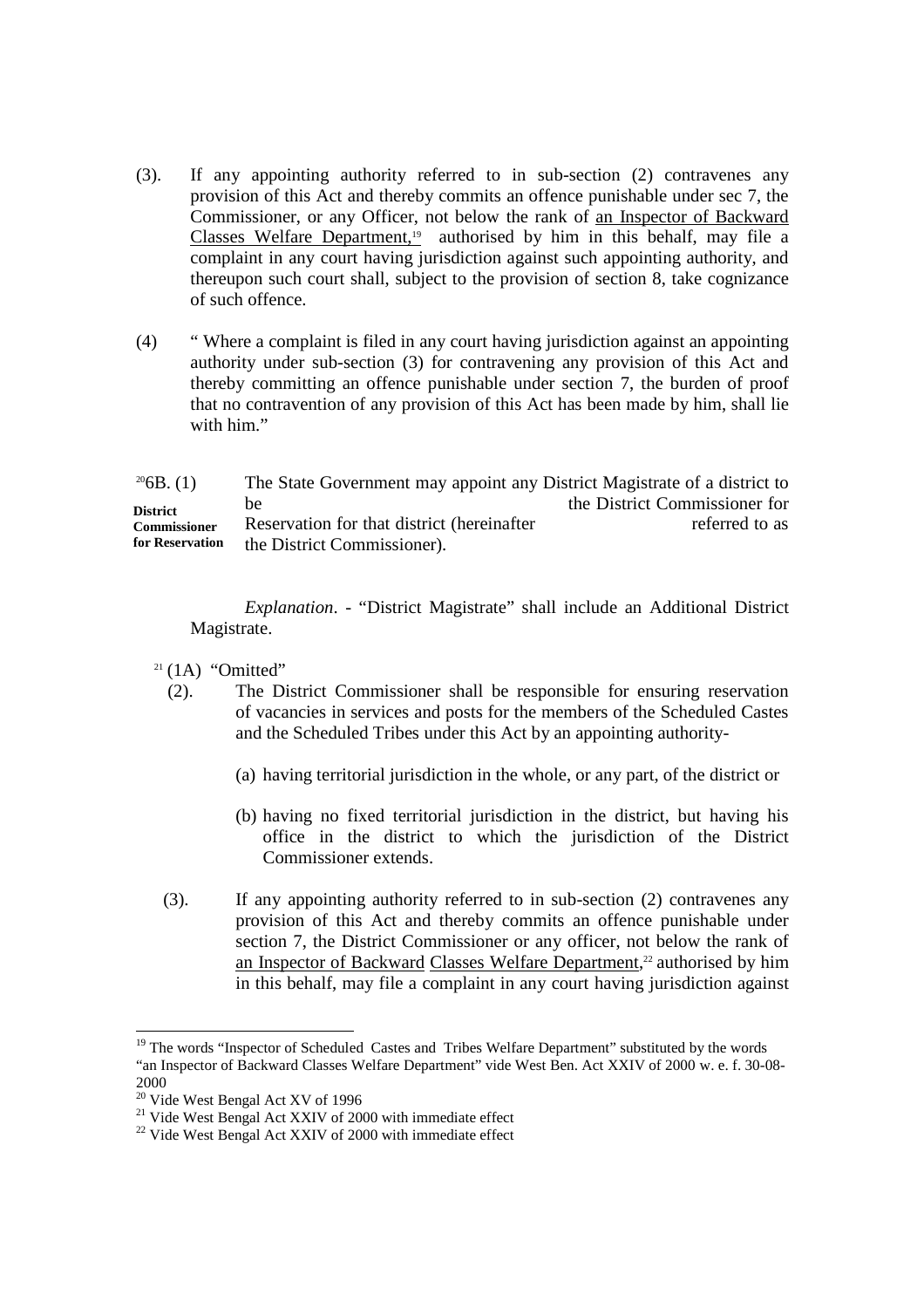such appointing authority, and thereupon such court shall, subject to the provisions of section 8, take cognizance of such offence.

 $20(4)$  Where a complaint is filed in any court having jurisdiction against an appointing authority under sub-section (3) for contravening any provision of this Act and thereby committing an offence punishable under section 7, the burden of proof that no contravention of any provision of this Act has been made by him, shall lie with him.

<sup>23</sup>6C. For the purposes of section 6A and  $6B$ —

| Territorial<br>jurisdiction | (a) Territorial jurisdiction shall, in relation to an appointing authority<br>mean the area to which its administrative jurisdiction extends; and<br>(b) an appointing authority, whose administrative jurisdiction does not<br>extend to any fixed area, shall be deemed to be an appointing authority<br>without having any fixed territorial jurisdiction. |
|-----------------------------|---------------------------------------------------------------------------------------------------------------------------------------------------------------------------------------------------------------------------------------------------------------------------------------------------------------------------------------------------------------|
| 20T                         | If an appointing outhout molecule an appointment in contraversition of the                                                                                                                                                                                                                                                                                    |

7. If an appointing authority makes an appointment in contravention of the provisions of section 4 or section 5, or fails to maintain records, or to furnish the **Penalty** nual return, referred to in sub-section (1) of section 12, he shall be punishable with imprisonment for a term of five years, or with fine of two thousand and five hundred rupees, or with both;

Provided that nothing contained in this section shall apply in relation to an appointment to any service or post of which the appointing authority is the Governor.

. 8. No prosecution for an offence under Act shall be instituted except by, or with the Cognizance of **offences**

of State Government.

- 9. No suit, prosecution or other legal proceeding shall lie against any person for anything, which is in good faith done or intended to be done under this Act. **Protection of action taken in good faith**
- 10. If any difficulty arises in giving effect to the provision of this Act, the State Government may take such steps o issue such orders not inconsistent with the provisions of this Act, as the State Government may consider necessary for removing the difficulty **Removal of difficulties**
- **Power to amend any Schedule.** 11. The State Government may, by order published in the *Official Gazette*, add to, amend or alter any Schedule.<sup>24</sup>

<sup>23</sup> Vide West Bengal Act XLII of 1994 w. e. f.16-1-1995

<sup>&</sup>lt;sup>24</sup> Substituted Vide West Bengal Act XXIV of 2000 with immediate effect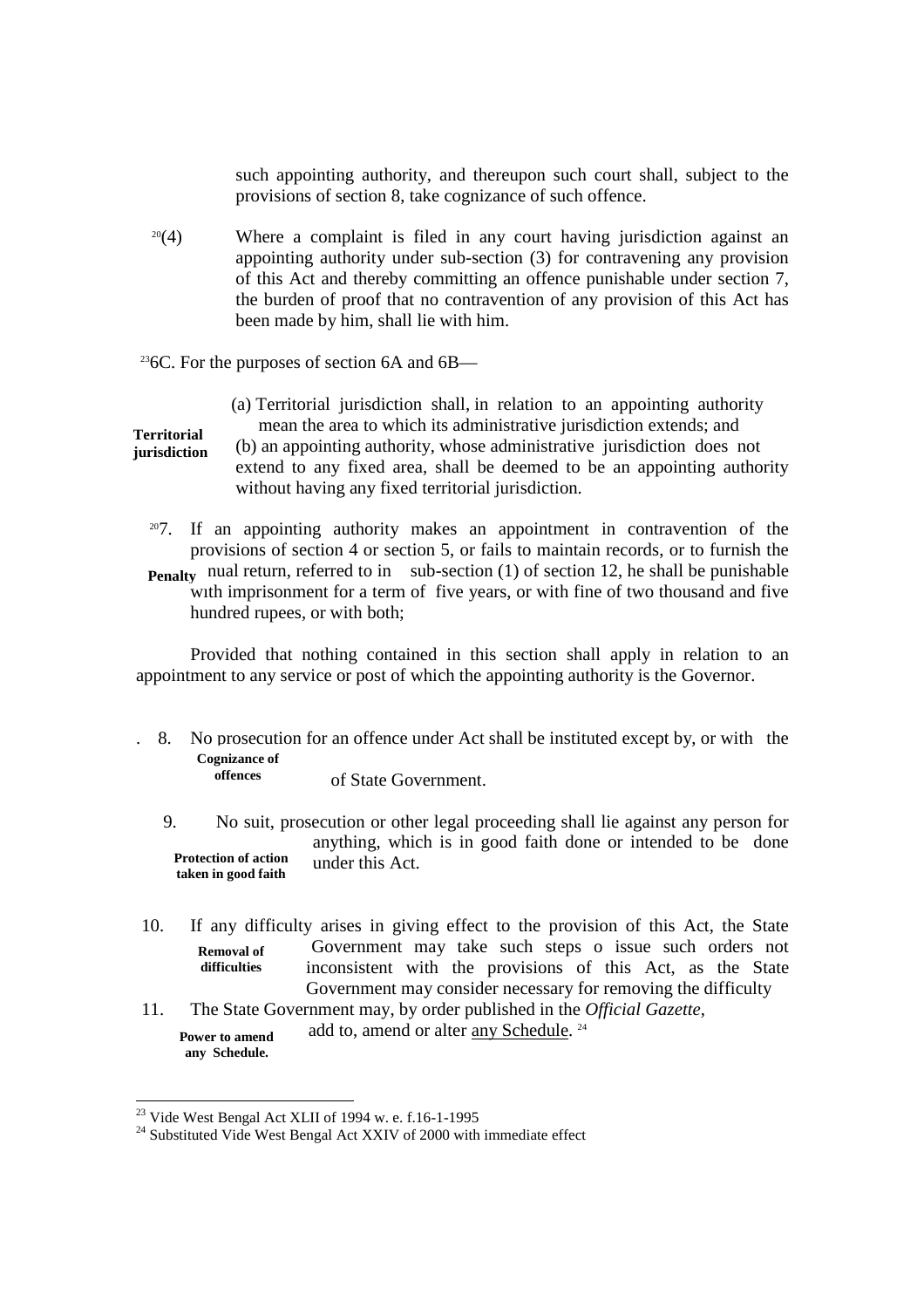12. (1) Every appointing authority shall maintain such records and documents25 as may

**Submission of annual report, maintenance of other records and inspection thereon**

be prescribed by rules made in this behalf and shall furnish to the State Government in the prescribed manner. an annual report on the appointments made by it, during the previous **year reckoned according to the British calendar.**<sup>26</sup>

- (2) Any officer authorised by the State Government in that behalf may inspect any records or documents, which are maintained in relation to appointments made by such appointing authority.
- (3) It shall be the duty of the appointing authority to produce such records or documents for inspection by the officer authorised under sub-section (2), and furnish such information or afford such assistance as may be necessary for him to carry out his functions under this Act.
- (4) Notwithstanding anything contained in **the West Bengal Services (Duties, Rights and Obligations of the Government Employees) Rules, 1980,<sup>27</sup>** any member of any Scheduled Castes or any Scheduled Tribes who is adversely affected on account of the non-compliance with the provisions of this Act or the rules made there under by any appointing authority, may bring the fact to the notice of the State Government and upon application made by him the State Government may call for such records or take such action thereon as it may think fit.
- **Power to** 13. (1) The State Government may make rules for carrying out the purposes of. this Act.

**make rules** (2) In particular and without prejudice to the generality of the foregoing powers such rules may provide for all or any of the following matters, namely,

- (a) form in which every establishment shall submit annual report to the State Government regarding the number of persons recruited in such establishment;
- (b) any other matter which has to be or may be prescribed by rules made in this behalf.

<sup>&</sup>lt;sup>25</sup> Ins. vide West Bengal Act XXIV of 2000 with immediate effect

<sup>&</sup>lt;sup>26</sup> Words "financial year" subs. vide West Bengal Act XXIV of 2000 with immediate effect

<sup>&</sup>lt;sup>27</sup> Subs. for "West Bengal Government Servants' Conduct Rules, 1959" vide West Bengal Act XXIV of 2000 with immediate effect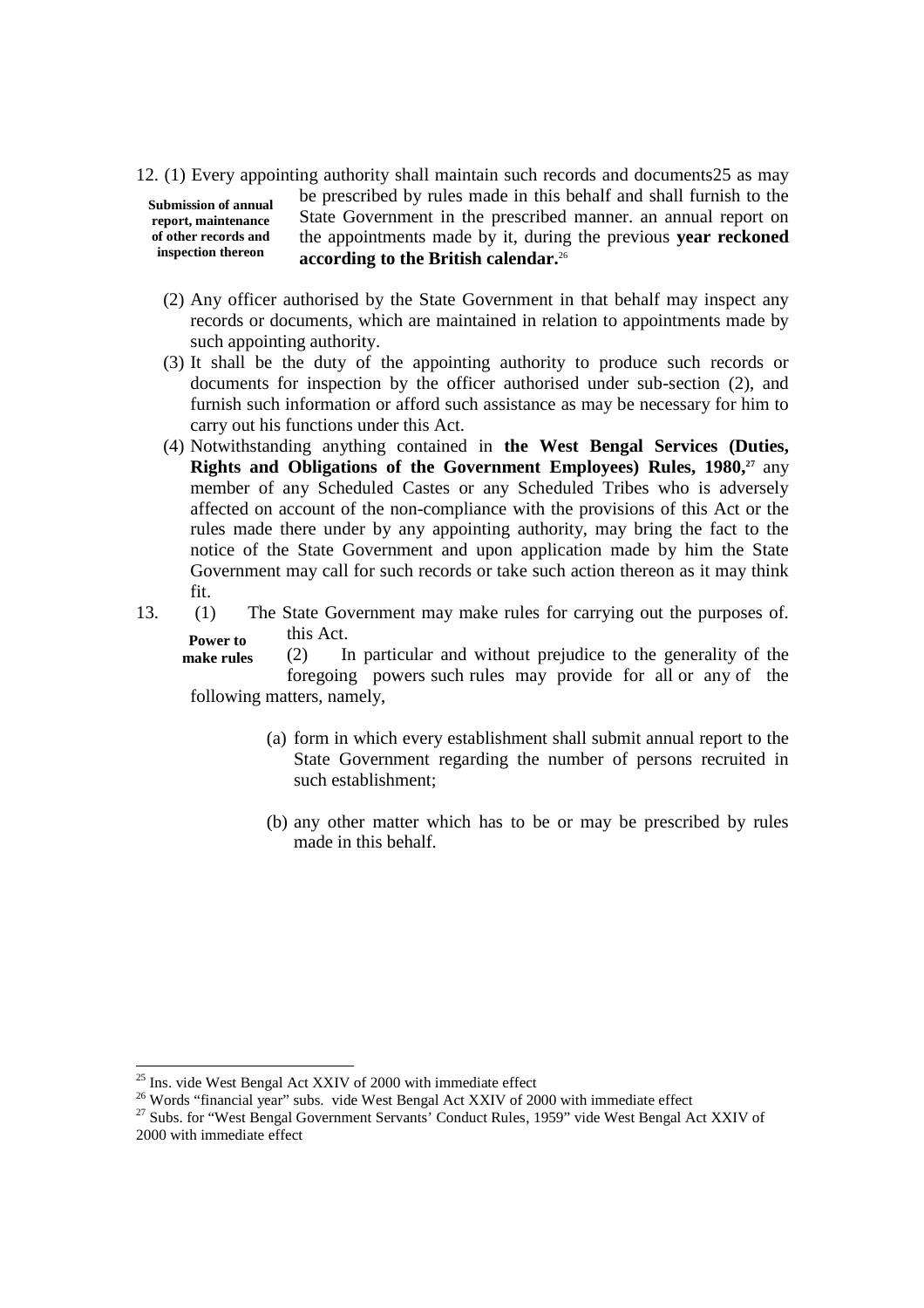## **SCHEDULE I**

(*See* Section 4.).

The reservation for the members of the Scheduled Castes and the Scheduled Tribes in services or posts in an establishment shall be given effect to in the following manner, namely: --

<sup>\*\*</sup> (i) <u>A roster of one hundred vacancies<sup>1</sup></u> will be necessary to give effect to the reservation of vacancies for the Scheduled Castes and the Scheduled Tribes for direct recruitment.<sup>2</sup> The roster given below shall be adopted for the purpose by each establishment.

| $1st$ vacancy            | <b>Scheduled Caste</b> |
|--------------------------|------------------------|
| $2nd$ vacancy            | Unreserved             |
| $3rd$ vacancy            | Unreserved             |
| 4 <sup>th</sup> vacancy  | Scheduled Tribe        |
| $5^{\text{th}}$ vacancy  | Unreserved             |
| 6 <sup>th</sup> vacancy  | Unreserved             |
| $7th$ vacancy            | <b>Scheduled Caste</b> |
| 8 <sup>th</sup> vacancy  | Unreserved             |
| 9 <sup>th</sup> vacancy  | Unreserved             |
| 10 <sup>th</sup> vacancy | Unreserved             |
| 11 <sup>th</sup> vacancy | <b>Scheduled Caste</b> |
| $12^{th}$ vacancy        | Unreserved             |
| $13th$ vacancy           | Unreserved             |
| 14 <sup>th</sup> vacancy | Unreserved             |
| $15th$ vacancy           | <b>Scheduled Caste</b> |
| 16 <sup>th</sup> vacancy | Unreserved             |
| 17 <sup>th</sup> vacancy | Unreserved             |
| $18th$ vacancy           | <b>Scheduled Caste</b> |
| 19 <sup>th</sup> vacancy | Unreserved             |
| 20 <sup>th</sup> vacancy | Unreserved             |
| $21st$ vacancy           | <b>Scheduled Caste</b> |
| $22nd$ vacancy           | Unreserved             |
| 23 <sup>rd</sup> vacancy | Unreserved             |
| $24^{\text{th}}$ vacancy | <b>Scheduled Tribe</b> |
| $25th$ vacancy           | Unreserved             |
| $26^{\text{th}}$ vacancy | Unreserved             |
| $27th$ vacancy           | Unreserved             |
| $28th$ vacancy           | <b>Scheduled Caste</b> |
|                          |                        |

Substituted Vide West Bengal Act XXIV of 2000 with immediate effect

Vide West Bengal Act XLII of 1994 w. e. f.16-1-1995

<sup>&</sup>lt;sup>1</sup> Words "A roster of fifty vacancies" substituted vide West Bengal Act XXIV of 2000 with immediate effect

 $2$  Ins. vide West Bengal Act XXIV of 2000 with immediate effect.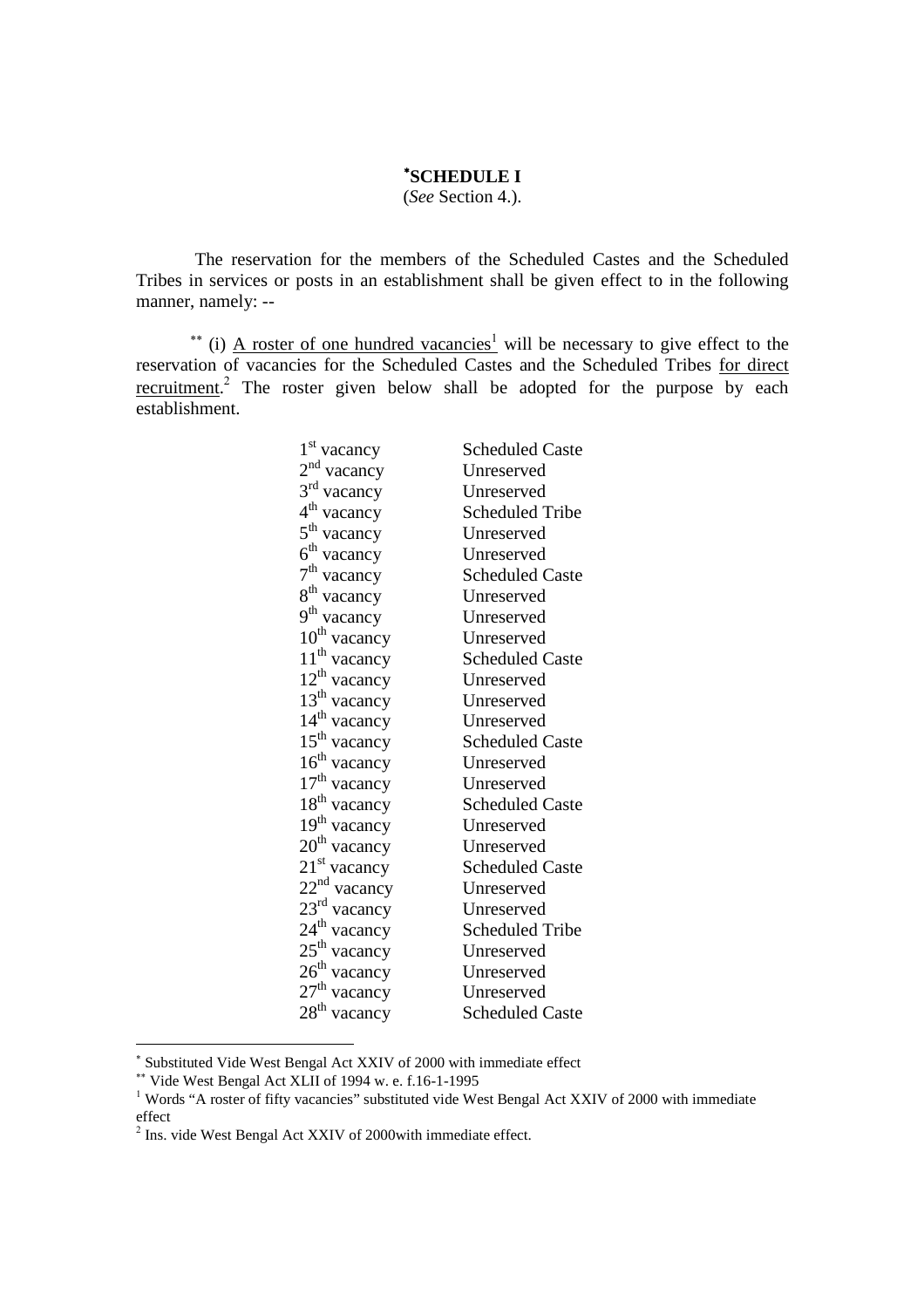| 29 <sup>th</sup> vacancy  | Unreserved             |
|---------------------------|------------------------|
| $30th$ vacancy            | Unreserved             |
| $31st$ vacancy            | Unreserved             |
| $32nd$ vacancy            | <b>Scheduled Caste</b> |
| $33rd$ vacancy            | Unreserved             |
| $34th$ vacancy            | Unreserved             |
| $35th$ vacancy            | Unreserved             |
| 36 <sup>th</sup> vacancy  | <b>Scheduled Caste</b> |
| $37th$ vacancy            | Unreserved             |
| $38th$ vacancy            | Unreserved             |
| $39th$ vacancy            | Unreserved             |
| 40 <sup>th</sup> vacancy  | <b>Scheduled Caste</b> |
| 41 <sup>st</sup> vacancy  | Unreserved             |
| 42 <sup>nd</sup> vacancy  | Unreserved             |
| $43^{\text{rd}}$ vacancy  | <b>Scheduled Tribe</b> |
| 44 <sup>th</sup> vacancy  | Unreserved             |
| $45th$ vacancy            | Unreserved             |
| $46^{\text{th}}$ vacancy  | Unreserved             |
| 47 <sup>th</sup> vacancy  | <b>Scheduled Caste</b> |
| 48 <sup>th</sup> vacancy  | Unreserved             |
| 49 <sup>th</sup> vacancy  | Unreserved             |
| $150^{\text{th}}$ vacancy | Unreserved             |
| $51st$ vacancy            | <b>Scheduled Caste</b> |
| $52nd$ vacancy            | Unreserved             |
| $53rd$ vacancy            | Unreserved             |
| $54th$ vacancy            | <b>Scheduled Tribe</b> |
| $55^{\text{th}}$ vacancy  | Unreserved             |
| $56th$ vacancy            | Unreserved             |
| $57th$ vacancy            | <b>Scheduled Caste</b> |
| $58^{\text{th}}$ vacancy  | Unreserved             |
| $59th$ vacancy            | Unreserved             |
| 60 <sup>th</sup> vacancy  | Unreserved             |
| $61st$ vacancy            | <b>Scheduled Caste</b> |
| $62nd$ vacancy            | Unreserved             |
| $63rd$ vacancy            | Unreserved             |
| 64 <sup>th</sup> vacancy  | Unreserved             |
| $65th$ vacancy            | <b>Scheduled Caste</b> |
| $66th$ vacancy            | Unreserved             |
| 67 <sup>th</sup> vacancy  | Unreserved             |
| 68 <sup>th</sup> vacancy  | <b>Scheduled Caste</b> |
| 69 <sup>th</sup> vacancy  | Unreserved             |
| 70 <sup>th</sup> vacancy  | Unreserved             |
| $71st$ vacancy            | <b>Scheduled Caste</b> |
| $72nd$ vacancy            | Unreserved             |
| 73 <sup>rd</sup> vacancy  | Unreserved             |
|                           |                        |

 $\ast$ 

 $*$  Subs for 50<sup>th</sup> vacancy vide West Bengal Act XXIV of 2000 with immediate effect.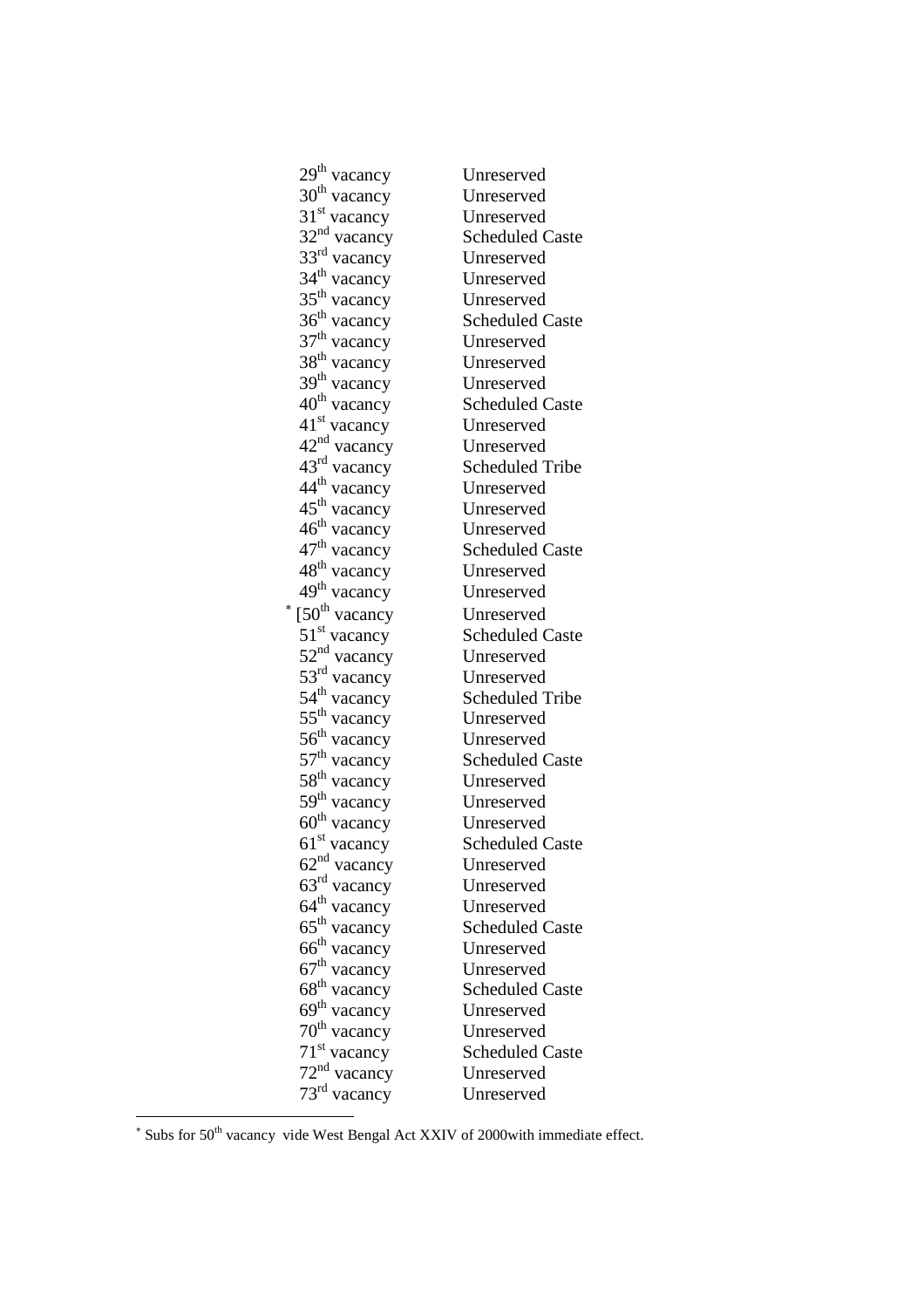| $74^{\text{th}}$ vacancy  | <b>Scheduled Tribe</b> |
|---------------------------|------------------------|
| $75^{\text{th}}$ vacancy  | Unreserved             |
| $76th$ vacancy            | Unreserved             |
| $77^{\text{th}}$ vacancy  | Unreserved             |
| 78 <sup>th</sup> vacancy  | <b>Scheduled Caste</b> |
| $79th$ vacancy            | Unreserved             |
| 80 <sup>th</sup> vacancy  | Unreserved             |
| 81 <sup>st</sup> vacancy  | Unreserved             |
| 82 <sup>nd</sup> vacancy  | <b>Scheduled Caste</b> |
| $83rd$ vacancy            | Unreserved             |
| $84^{\text{th}}$ vacancy  | Unreserved             |
| $85^{\text{th}}$ vacancy  | Unreserved             |
| $86th$ vacancy            | <b>Scheduled Caste</b> |
| 87 <sup>th</sup> vacancy  | Unreserved             |
| $88th$ vacancy            | Unreserved             |
| $89th$ vacancy            | Unreserved             |
| $90^{\text{th}}$ vacancy  | <b>Scheduled Caste</b> |
| 91 <sup>st</sup> vacancy  | Unreserved             |
| 92 <sup>nd</sup> vacancy  | Unreserved             |
| 93 <sup>rd</sup> vacancy  | <b>Scheduled Tribe</b> |
| 94 <sup>th</sup> vacancy  | Unreserved             |
| 95 <sup>th</sup> vacancy  | Unreserved             |
| $96^{\text{th}}$ vacancy  | Unreserved             |
| $97th$ vacancy            | <b>Scheduled Caste</b> |
| 98 <sup>th</sup> vacancy  | Unreserved             |
| 99 <sup>th</sup> vacancy  | Unreserved             |
| $100^{\text{th}}$ vacancy | Unreserved]            |

### **Show me combined Model Roster of Labour Deptt**

- (ii) A register shall be maintained for giving effect to the instructions contained in paragraph (i).
- (iii) Before making an appointment by direct recruitment, the appointing authority shall ascertain by consulting the register whether the vacancy is reserved or unreserved and if it is reserved, for whom it is so reserved. Immediately after an appointment is made the particulars thereof shall be entered in the register and signed by the appointing authority.
- (iv) The roster is a running account from year to year and shall be maintained accordingly. If recruitment in a particular year stops at a particular point of the cycle, say at the  $5<sup>th</sup>$  point, recruitment in the subsequent year shall begin at the next point, i.e., at the  $6<sup>th</sup>$  point.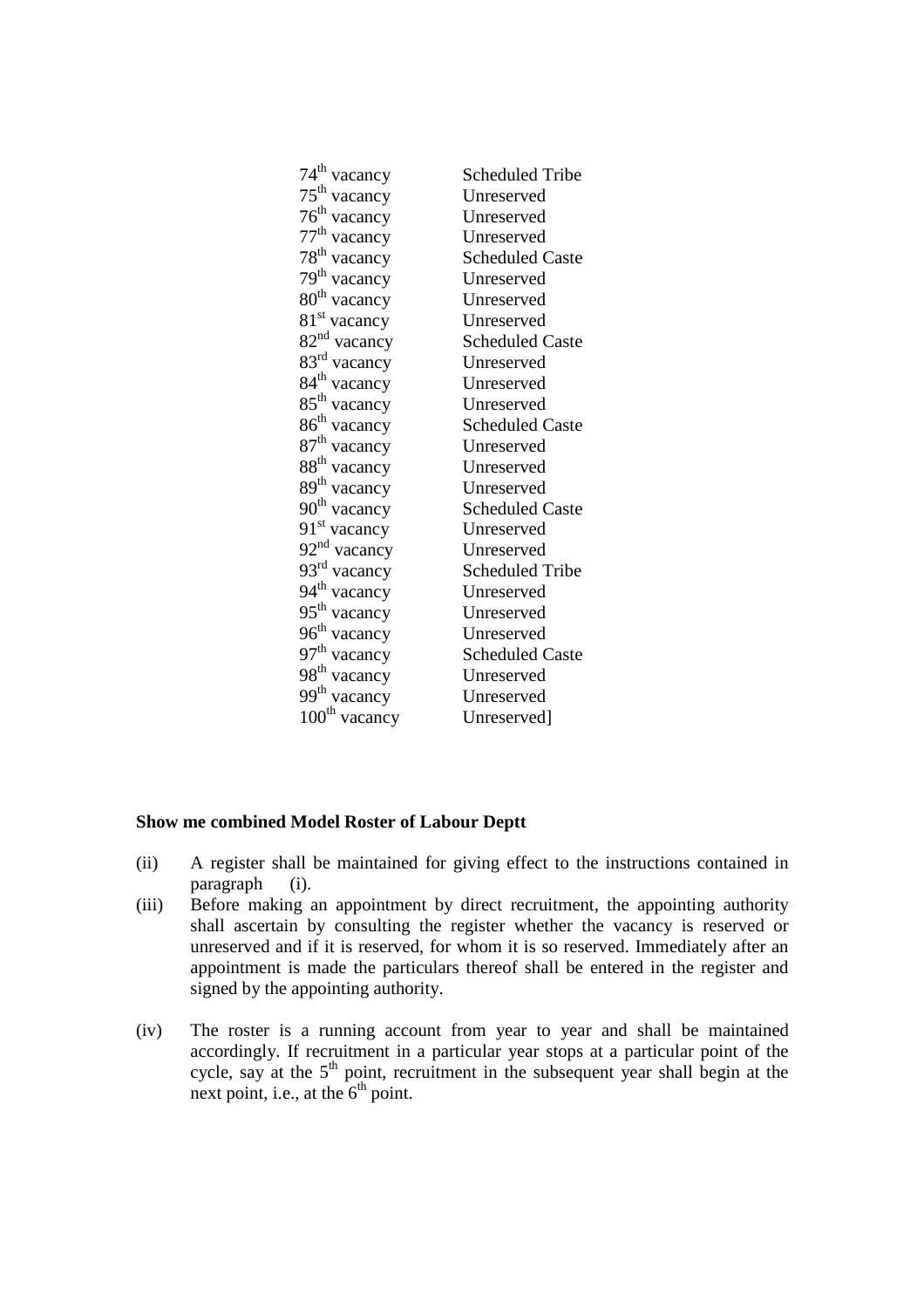$\int_0^1$  (v) Omitted;

- $^{2}$  (vi) Omitted;
- (vii) The roster shall be maintained separately for permanent and temporary vacancies.
- (viii) A vacancy due to whatever cause, except termination of service during probation, shall be treated as a fresh vacancy.
- $3$  (ix) Omitted.

## <sup>1</sup>"SCHEDULE II

(*See* Section 5)

The reservation for the members of the Scheduled Castes and the Scheduled Tribes in vacancies to be filled up by promotion in an establishment shall be given effect to in the following manner, namely:--

(i) A roster of fifty vacancies will be necessary to give effect to the reservation for the members of the Scheduled Castes and the Scheduled Tribes in vacancies to be filled up. The roster given below shall be adopted for the purpose by each establishment.

| $1st$ vacancy            | <b>Scheduled Caste</b> |
|--------------------------|------------------------|
| $2nd$ vacancy            | Unreserved             |
| 3 <sup>rd</sup> vacancy  | Unreserved             |
| 4 <sup>th</sup> vacancy  | Scheduled Tribe        |
| $5th$ vacancy            | Unreserved             |
| $6th$ vacancy            | Unreserved             |
| $7th$ vacancy            | <b>Scheduled Caste</b> |
| 8 <sup>th</sup> vacancy  | Unreserved             |
| 9 <sup>th</sup> vacancy  | Unreserved             |
| 10 <sup>th</sup> vacancy | Unreserved             |
| 11 <sup>th</sup> vacancy | <b>Scheduled Caste</b> |
| $12^{th}$ vacancy        | Unreserved             |
| 13 <sup>th</sup> vacancy | Unreserved             |
| 14 <sup>th</sup> vacancy | Unreserved             |
| $15th$ vacancy           | <b>Scheduled Caste</b> |
| $16th$ vacancy           | Unreserved             |
| vacancy                  | Unreserved             |

<sup>&</sup>lt;sup>1</sup> Vide West Bengal Act XLII of 1994 w. e. f. 16-1-1995

 $\frac{2}{10}$  Vide West Bengal Act XLII of 1994 w. e. f. 16-1-1995

 $\frac{3}{100}$  Vide West Bengal Act XV of 1996.

Inserted vide Act XXIV of 2000 with immediate effect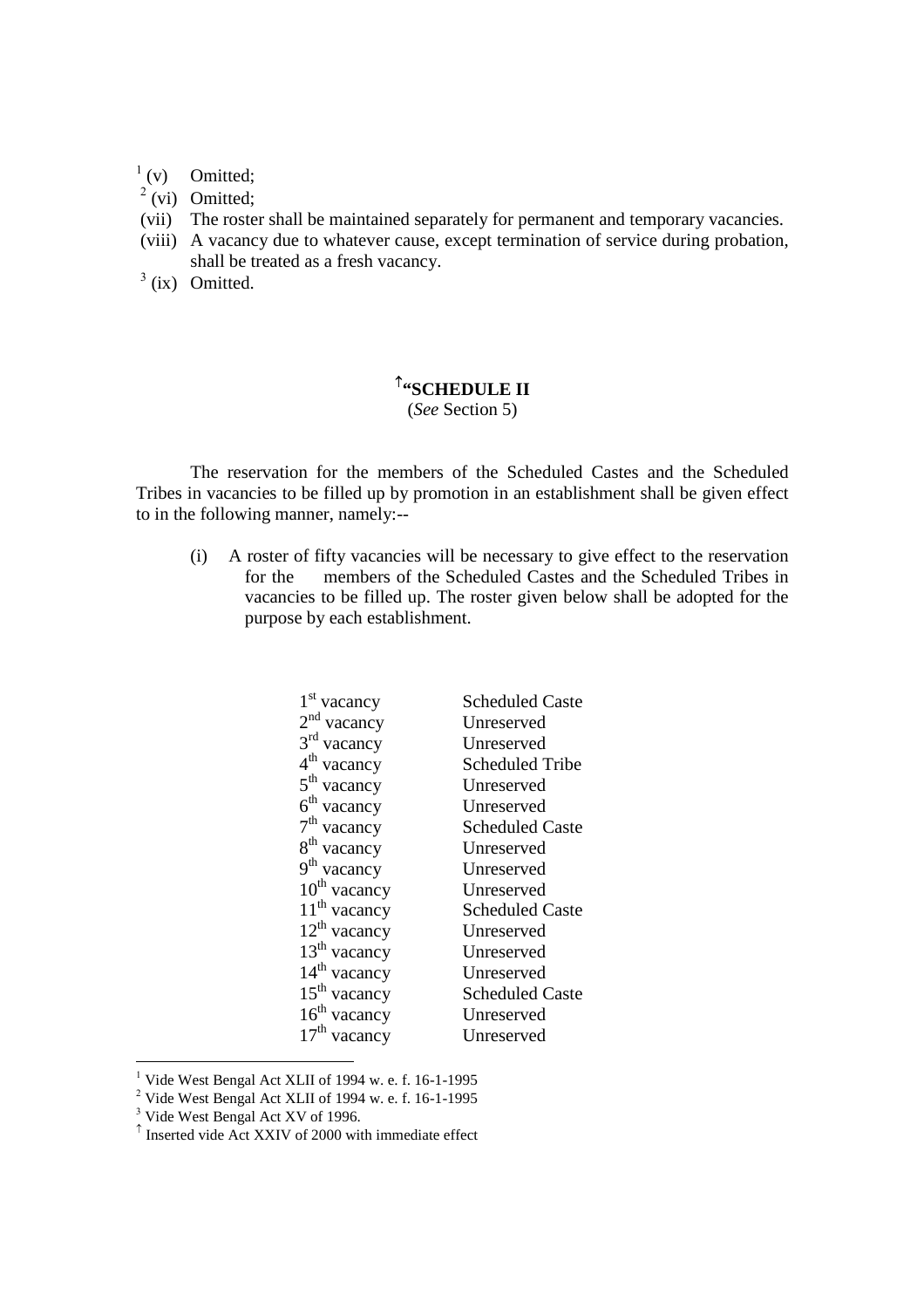| 18 <sup>th</sup> vacancy | <b>Scheduled Caste</b> |
|--------------------------|------------------------|
| $19th$ vacancy           | Unreserved             |
| $20th$ vacancy           | Unreserved             |
| $21st$ vacancy           | <b>Scheduled Caste</b> |
| $22nd$ vacancy           | Unreserved             |
| $23^{\text{rd}}$ vacancy | Unreserved             |
| 24 <sup>th</sup> vacancy | <b>Scheduled Tribe</b> |
| $25th$ vacancy           | Unreserved             |
| 26 <sup>th</sup> vacancy | Unreserved             |
| $27th$ vacancy           | Unreserved             |
| $28^{\text{th}}$ vacancy | <b>Scheduled Caste</b> |
| $29^{\text{th}}$ vacancy | Unreserved             |
| 30 <sup>th</sup> vacancy | Unreserved             |
| $31st$ vacancy           | Unreserved             |
| $32nd$ vacancy           | <b>Scheduled Caste</b> |
| $33rd$ vacancy           | Unreserved             |
| $34th$ vacancy           | Unreserved             |
| 35 <sup>th</sup> vacancy | Unreserved             |
| $36th$ vacancy           | <b>Scheduled Caste</b> |
| $37th$ vacancy           | Unreserved             |
| 38 <sup>th</sup> vacancy | Unreserved             |
| $39th$ vacancy           | Unreserved             |
| 40 <sup>th</sup> vacancy | <b>Scheduled Caste</b> |
| 41 <sup>st</sup> vacancy | Unreserved             |
| $42nd$ vacancy           | Unreserved             |
| 43 <sup>rd</sup> vacancy | <b>Scheduled Tribe</b> |
| 44 <sup>th</sup> vacancy | Unreserved             |
| $45^{\text{th}}$ vacancy | Unreserved             |
| $46^{\text{th}}$ vacancy | Unreserved             |
| 47 <sup>th</sup> vacancy | <b>Scheduled Caste</b> |
| 48 <sup>th</sup> vacancy | Unreserved             |
| 49 <sup>th</sup> vacancy | Unreserved             |
| $50th$ vacancy           | Unreserved             |
|                          |                        |

- (ii) A register shall be maintained for giving effect to the instructions contained in paragraph (i).
- (iii) Before giving any promotion, the appointing authority shall ascertain by consulting the register whether the vacancy is reserved or unreserved and if it is reserved, for whom it is so reserved. Immediately after a promotion is given, the particulars thereof shall be entered in the register and signed by the appointing authority.
- (iv) The roster is a running account from year to year and shall be maintained accordingly. If promotion in a particular year stops at a particular point of